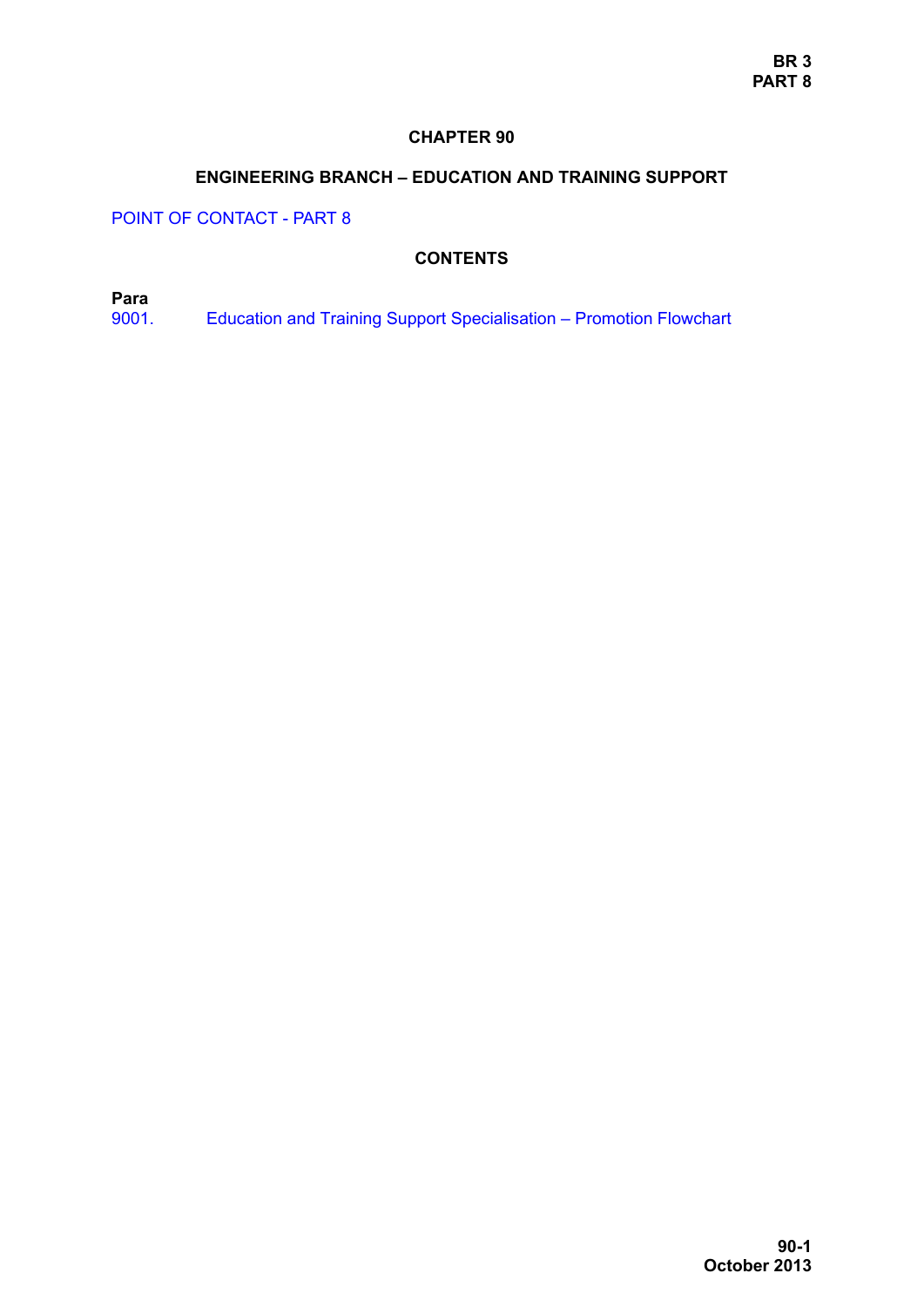## **CHAPTER 90**

## **ENGINEERING BRANCH – EDUCATION AND TRAINING SUPPORT**

#### <span id="page-1-0"></span>**9001. Education and Training Support Specialisation – Promotion Flowchart**

Recruitment to the Education and Training Support (ETS) specialisation ceased on 1 Apr 93. From 31 Jul 09, there are no ratings serving below the rate of Petty Officer.

#### **PETTY OFFICER EDUCATION AND TRAINING SUPPORT**

### **Chief Petty Officer ETS - Pre-Selection Requirements**

- a. Minimum of 3 years' seniority as a PO 12 months prior to the CPD.
- b. Serving on FC/OE1 or EC/2OE that expires after the nominated CPD.
- c. Successfully completed SRLC.

d. Recommended for promotion on Appraisal Report at Common Reporting Date (CRD).

e. In date RNFT or waiver obtained at CRD; recorded as JPA competency 'CMS|Fitness Test|Navy|'. ([Note 1](#page-2-0))

## **Chief Petty Officer ETS – Pre-Promotion Requirements**

f. In date RNFT or waiver obtained at nominated CPD (or when eligible for promotion (if later)); recorded as JPA competency 'CMS|Fitness Test|Navy|'. ([Note 2\)](#page-2-1) g. At least 6 months since last career check (if any) on nominated CPD or date due promotion (if later).

#### Promoted to **CHIEF PETTY OFFICER EDUCATION AND TRAINING SUPPORT**

# **Warrant Officer 1 - Pre-Selection Requirements**

a. Minimum of 3 years' seniority as a CPO 12 months prior to the CPD.

b. Qualified educationally for WO at CRD; recorded as JPA competency 'Professional|Qualified Educationally for Warrant Officer (9Z99)|Navy'

- c. Serving on FC/OE1 or EC/2OE that expires after the nominated CPD.
- d. Recommended for promotion on Appraisal Report at CRD.

e. In date RNFT or waiver obtained at CRD; recorded as JPA competency 'CMS|Fitness Test|Navy|'. ([Note 1](#page-2-0))

#### **Warrant Officer 1 – Pre-Promotion Requirements**

f. In date RNFT or waiver obtained at nominated CPD (or when eligible for promotion (if later)); recorded as JPA competency 'CMS|Fitness Test|Navy|'. ([Note 2\)](#page-2-1) g. At least 6 months since last career check (if any) on nominated CPD or date due promotion (if later).

h. Satisfy terms of Assignment Order issued by Promotion Authority.